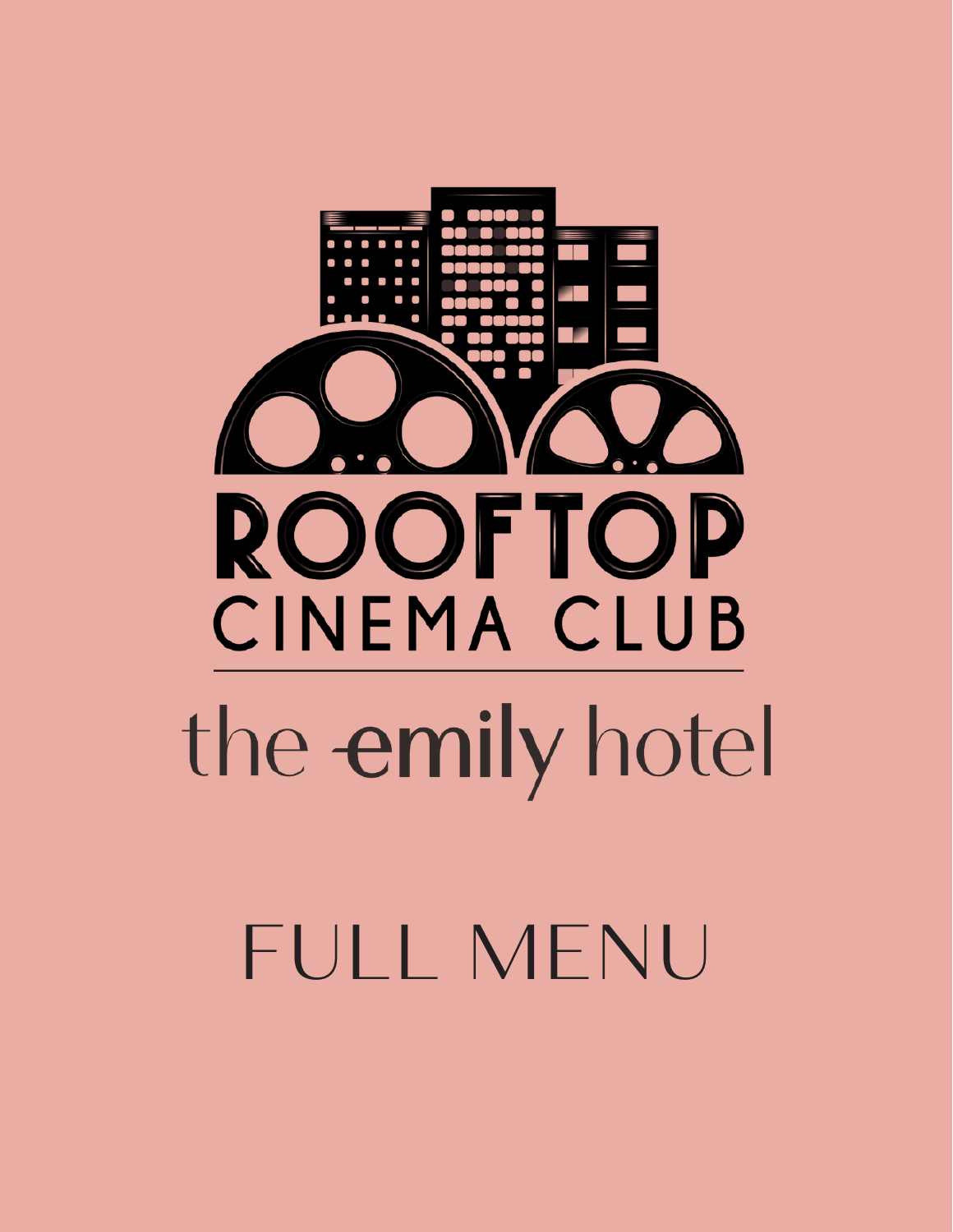# **SMALL BITES**

**Chips** Cape Berry Salsa, Salsa Roja, or Guacamole - 1 Dip \$6 | 3 Dips \$14 **Nut Mix** Fried Chickpeas, Marcona Almonds, Dehydrated Olives \$8 **Chicharrones** Queso \$8 **Elote Pibil** Achiote Aioli, Pork Floss \$8 **Oaxacan Quesadilla** Refried Beans, Queso Oaxaca, Salsa Rojo \$10 **Tacos**  Mushroom Tinga, Radish, Cilantro \$14 Buffalo Chicken, Garlic, Cotija \$12 **Smash Burger** Rajas, Pepper Jack, Smoked Pickles, Onions, Achiote Aioli \$18 **Charcuterie** Dried Fruit, Olives \$16 **Popcorn** Sweet, Savory, or Blend - Small \$8 | Large \$10

## **SWEETS**

**Cookies \$4**

**Ice Cream \$8** Trash Can Vanilla Gelato, Cookie Dough, Butterscotch, Chocolate Covered Potato Chips Sorbet Seasonal Vanilla Gelato Bon Bons

**Won't Share** Chocolate Chip Cookie **Might Share** White Chocolate Chip, Macadamia, Cranberry Cookie **Will Share** Oatmeal Raisin Cookie

**Snickered Pretzel Sticks \$12**

 $\gtrsim$ 

**Bottled Water \$5**

**Sparkling Water \$5**

**Sodas \$4**